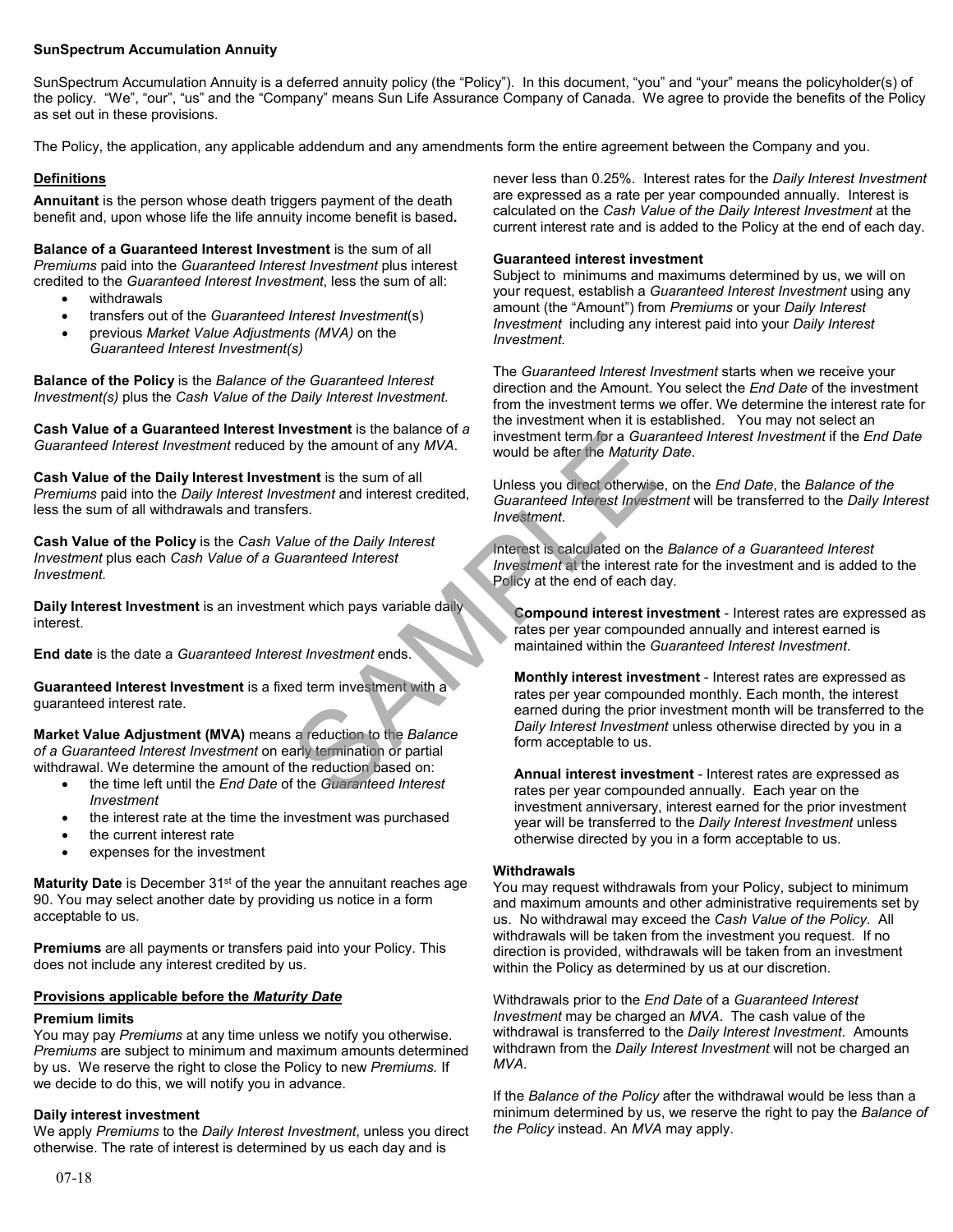# **Termination**

At any time you may request payment of the *Cash Value of the Policy.* The Policy will terminate when we receive your request in a form acceptable to us or when the *Balance of the Policy* is zero.

## **Death benefit**

If the *Annuitant* dies before the *Maturity Date*, the Policy terminates and the *Balance of the Policy*, (less any applicable withholding tax) will be payable to your beneficiary(ies). If no beneficiary is designated or there is no surviving beneficiary(ies), the *Balance of the Policy* will be payable to you or your estate(s) (less any applicable withholding tax). We require proof of the claim and the right to receive the benefit in a form acceptable to us.

# **Provisions applicable on or after the** *Maturity Date*

#### **Premiums**

You may not pay additional Premiums on or after the Maturity Date.

## **Life annuity income benefit**

If the Policy is in force on the *Maturity Date* and you have not directed us otherwise in a form acceptable to us, the annuity payments as described below will begin. There will be no less than 120 monthly payments. Once the life annuity income benefit becomes payable, it cannot be altered, changed or cashed in.

This benefit is a monthly life annuity payable to you by us. Payments begin one month after the *Maturity Date* and continue as long as the *Annuitant* is alive.

If the *Annuitant* dies before 120 payments are made, the remainder of the 120 payments will be paid to the beneficiary as they become due. Alternatively the beneficiary may request that the present value of the remaining payments be paid in one sum unless you direct otherwise. (The present value will be calculated with the interest rate being used by us on the date of death for a new term certain annuity with the number of payments equal to those remaining at death.) Time limit for recovery of ins<br>
Every action or proceeding age<br>
insurance money payable under<br>
and continue as long as the<br>
unless commenced within the the<br>
provincial or territorial legislation<br>
sa are made, the remainder

If the *Annuitant* dies after all the 120 payments have been made, the annuity terminates with the last payment before death.

## **Amount of life annuity payment**

The *Cash Value of the Policy* at the *Maturity Date* is used to determine the amount of each life annuity payment. We apply the greater of our regular annuity rates, for annuities being issued by us on the *Maturity Date* or the following rates.

| Age at <i>Maturity Date</i> | Monthly payment per \$1000 |
|-----------------------------|----------------------------|
|                             | Cash Value of the Policy   |
| $0 - 24$                    | \$0.50                     |
| 25-39                       | \$0.75                     |
| 40-59                       | \$1.00                     |
| 60-69                       | \$1.50                     |
| 70-85                       | \$2.00                     |
| 86 and over                 | \$4.00                     |

If the annuity payment determined above would be less than a minimum determined by us, we reserve the right to terminate your Policy and pay the *Cash Value of the Policy* to you in one sum (subject to withholding tax, where applicable).

#### **Proof of age and survival**

We may require proof of the *Annuitant's* date of birth before payments begin. For payments made during the *Annuitant's* lifetime, we may require proof that the *Annuitant* is living on the date of the payment. Similar proof may be required for your spouse if applicable.

# **General Provisions**

#### **Policy changes**

The Policy cannot be changed nor can any of the conditions be waived except by an amendment signed by authorized officials of the Company.

#### **Claims**

Any claim for a death benefit must be made in writing to our head office. The claimant must provide proof of the claim and the right to receive the benefit.

## **Time limit for recovery of insurance money**

Every action or proceeding against an insurer for the recovery of insurance money payable under the contract is absolutely barred unless commenced within the time set out in the Insurance Act or the provincial or territorial legislation that applies to the Policy.

## **Notification**

Any notices, requests, selections or directions may be mailed to: Sun Life Assurance Company of Canada, 227 King Street South, Waterloo, Ontario N2J 4C5. Your communication will be deemed to have been given on the day it is received by us. We will use your last known address in our records for any communication we mail to you.

## **Currency**

Canadian dollars.

## **Participation**

This is not a participating policy. You are not eligible to receive policyholder dividends.

#### **Assignments**

Subject to applicable legislation, the Policy may be assigned. If the Policy is assigned, written notice of the assignment must be sent to us. We assume no responsibility for the validity of any assignment.